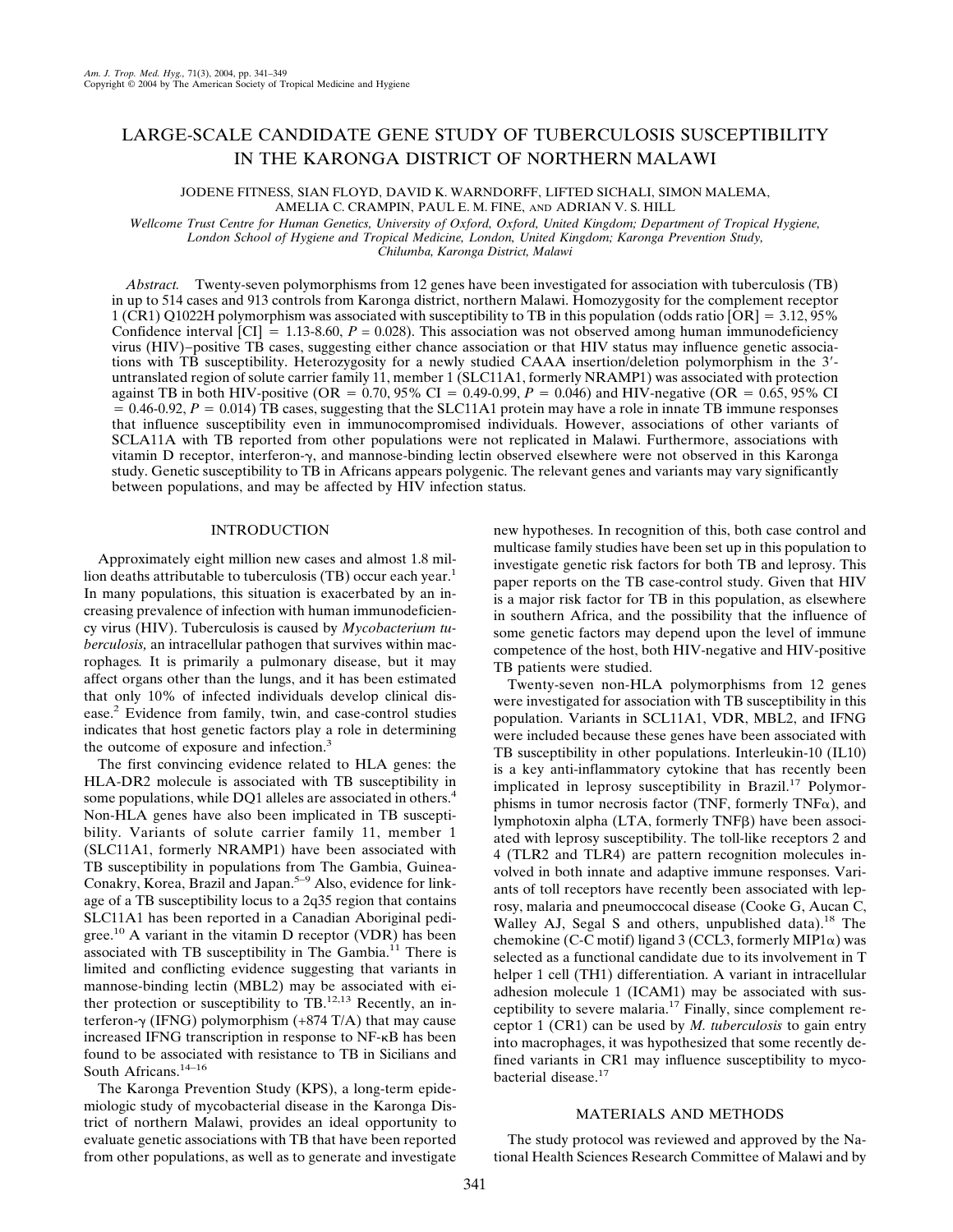the Ethics Committee of the London School of Hygiene and Tropical Medicine.

**Recruitment and sample collection.** The population, basic field methods, and TB case finding and diagnostic procedures of the KPS have been described in detail elsewhere.<sup>19,20</sup> Tuberculosis cases recruited into the study were ascertained largely by passive self-reporting at health centers, although a small proportion were identified in the context of other studies. Sputum samples and lymph node aspirates were examined (fluorescence and Ziehl-Neelsen stain) and cultured at project headquarters in Chilumba, with species confirmation by the United Kingdom Public Health Laboratory Service Mycobacterial Reference Unit (Dulwich, United Kingdom). Biopsy specimens were sent to Professor S. Lucas (St. Thomas' Hospital, London, United Kingdom). Inclusion in this study required confirmation of TB by culture, smear, or histology (excluding those whose only evidence of TB was a single scanty smear with fewer than 10 bacilli).

Recruitment for this study began in 1996, with targets of 250 HIV-positive and 250 HIV-negative cases. Cases diagnosed from November 1996, together with cases diagnosed before this and known to be HIV-negative at the time of diagnosis (as all TB cases in Karonga have been offered HIV counseling and testing since 1988), were included. For cases diagnosed before 1998, up to four individually matched controls were selected using project databases. Individuals were eligible for selection as controls if they had no history or evidence of either TB or leprosy and they were not a first- or second-degree relative of the case to which they were being matched. Matching criteria were age (within age groups 15−19, 20−24, 25−29, 30−34, 35−44, 45−54, 55−64, and ≥65 years old), sex, and area of residence (within 1 km of the case). From 1998 a field-based method was used to identify controls frequency-matched to cases for age (using date of birth in 10-year calendar periods), sex, and area of residence.21 Approximately two controls were recruited for each case. Analyses reported here include cases and controls recruited up to the end of September 2001.

Cases and controls were interviewed by project paramedical staff who explained the study, provided counseling, and invited the patients to provide a blood sample for HIV testing and genetic analyses. Blood (7.5 mL) for HIV and genetics testing was collected into EDTA, and placed in vaccine carriers with wet ice until it reached the project laboratory within three days of collection, where cells were separated and stored at −70°C. The DNA was separated with Nucleon kits (Scotlab, Coatbridge, United Kingdom) following the manufacturer's instructions, and shipped at 4°C to the Wellcome Trust Centre for Human Genetics (Oxford, United Kingdom) for analysis. Those who wished to know their HIV status were given post-test counseling in their homes. The HIV testing was done in duplicate using a particle agglutination test (Edgware modification of Serodia; Mast Diagnositcs, Ltd., Bootle, Merseyside, United Kingdom) and an ELISA (Vironostika HIV Uni-form II plus 0; Organon Teknika, Ltd., Cambridge, United Kingdom), with retesting of discordant samples. $^{22}$ 

**Genotyping.** The methods used for genotyping the 27 variants investigated have been described elsewhere.<sup>17</sup> The ligation detection reaction was used to type polymorphisms in VDR, MBL, IL10, TNF, ICAM1, CR1, and TLR4.<sup>17</sup> The SLC11A1, CCL3, TLR2, and LTA polymorphisms were typed by fluorescence polymerase chain reaction (PCR) and an amplification refractory mutation system  $PCR^{17}$  was used to type the IFNG variant.

**Statistical analysis.** Analysis of the individually-matched and frequency-matched studies was done separately. For the individually-matched studies, conditional logistic regression was used to quantify the association between disease and genotype, with and without controlling for ethnic group. For the frequency-matched study, logistic regression was used. All analyses were stratified on HIV status of the case.

In general, HIV-negative controls were used as the comparison group for both HIV-negative and HIV-positive cases. For HIV-negative cases, HIV-negative individuals are the most valid control group. For HIV-positive cases, HIVpositive individuals are the ideal control group. However, relatively few HIV-positive controls were identified, and restricting the control group to them would considerably limit study power. If the genes studied are not related to the risk of HIV infection, then it is acceptable to use HIV-negative individuals, rather than HIV-positive individuals, as the control group for HIV-positive cases. The association between genotype and HIV status was thus assessed among the controls. For the polymorphisms where there was preliminary evidence of an association, HIV-positive controls were used as the comparison group for HIV-positive cases.

Two estimates of effect (odds ratios [OR]) were obtained for each polymorphism, one from the individually matched study and one from the frequency-matched study. A summary estimate was obtained by combining the two estimates in a meta-analysis.

Genotyping was not always successful, and for some polymorphisms genotyping was attempted on only a proportion of individuals. Thus, the number of individuals genotyped was less than the total number of individuals who gave blood for genetics and HIV testing.

#### RESULTS

Four hundred and thirty-one individuals were recruited into the individually matched study (133 cases and 298 controls). The HIV status was known for all individuals except for one control, and DNA was obtained from 418 individuals. A total of 1,589 individuals were recruited into the frequencymatched case-control study (546 cases and 1,043 controls). Of these individuals, 1,132 provided blood for testing (412 cases and 720 controls), and 174 controls and 1 case provided a buccal swab. Genetic data were analyzed for slightly different numbers of individuals for each gene up to a total of 1,188 individuals. The HIV data were available for 85% of these individuals; thus, 1,010 individuals (386 cases and 624 controls) were included in the analyses.

Preliminary comparisons of genotype frequencies between HIV-positive controls  $(n = 82)$  and HIV-negative controls  $(n = 542)$  indicated that the polymorphisms TNF-238, VDR-*Bsm* I, and CR1-4795 may be associated with HIV in Malawians (compare the controls in Tables 1 and 2). In each case the rarest genotype showed a weak association ( $P = 0.01$ , 0.02, and 0.04, respectively). Thus, for these polymorphisms, HIV-positive TB cases were compared with HIV-positive controls to assess the association between TB and genotype (Table 1). Homozygosity for the *Bsm* I polymorphism in VDR appeared to provide protection against TB among HIV-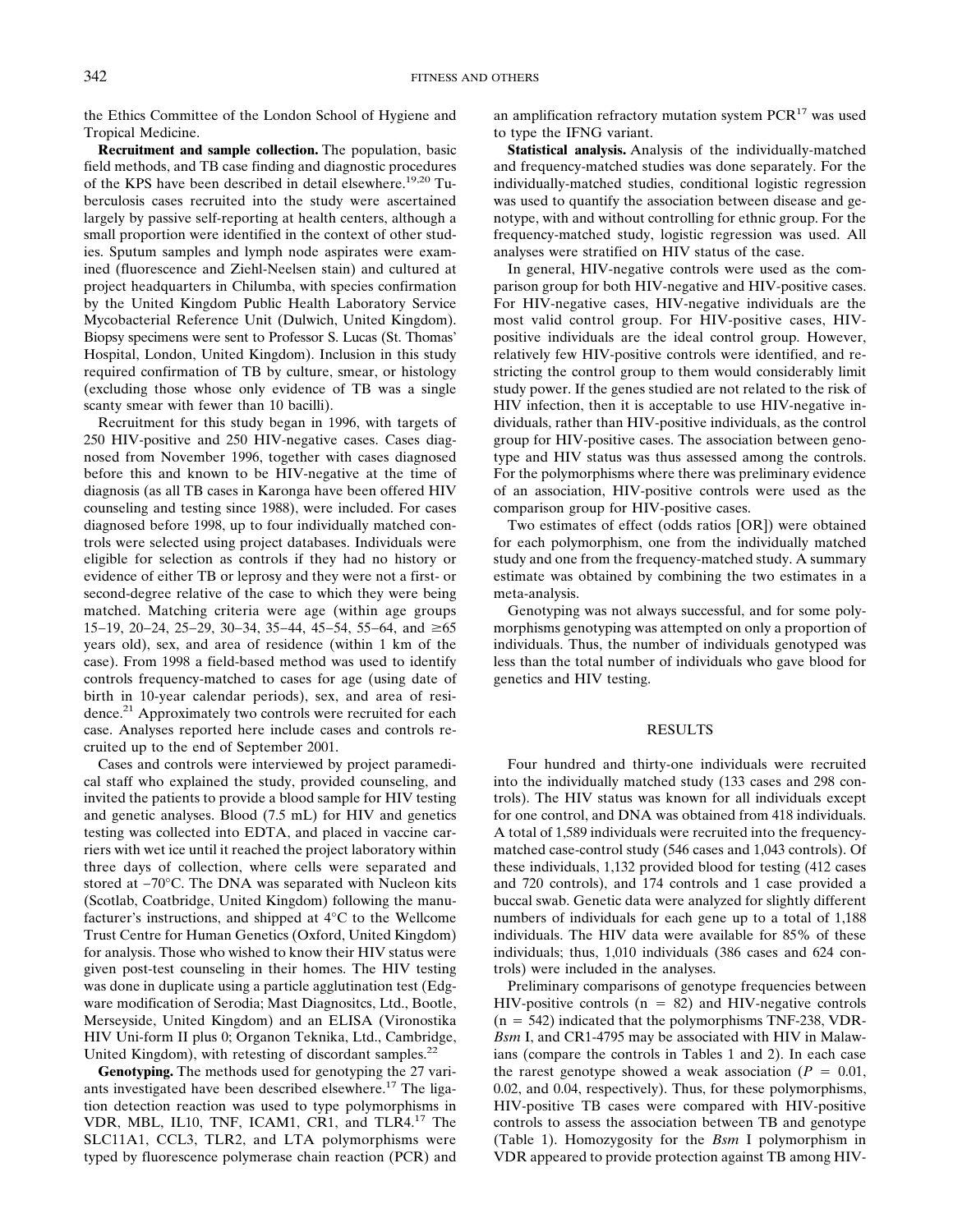| w<br>۰,<br>v<br>× | ł<br>w<br>۰. |
|-------------------|--------------|

| Gene            | Polymorphism                |          |      | HIV+ cases |          | $HIV+$ controls |                                                                                                                       |
|-----------------|-----------------------------|----------|------|------------|----------|-----------------|-----------------------------------------------------------------------------------------------------------------------|
|                 |                             | Genotype | $\%$ | n          | %        | n               | HIV+ cases compared to HIV+ controls OR (95% confidence limits)<br>P values adjusted for age, sex, zone, ethnic group |
| CR <sub>1</sub> | $A \rightarrow G$ at 4795   | a/a      | 64   | 161        | 68       | 52              |                                                                                                                       |
|                 | K1590E                      | a/g      | 30   | 75         | 32       | 24              | 1.06 (0.59-1.92) 0.837                                                                                                |
|                 | $(McC^a \rightarrow McC^b)$ | g/g      | 6    | 16         | $\Omega$ |                 |                                                                                                                       |
|                 |                             |          |      | 252        |          | 76              |                                                                                                                       |
| <b>TNF</b>      | $-238$ (G $\rightarrow$ A)  | g/g      | 85   | 122        | 88       | 43              |                                                                                                                       |
|                 |                             | g/a      | 15   | 21         | 8        |                 | $2.01(0.65-6.28)0.228$                                                                                                |
|                 |                             | a/a      | 0.7  |            | 4        | ◠               | $0.11$ $(0.005 - 2.58)$ $0.171$                                                                                       |
|                 |                             |          |      | 144        |          | 49              |                                                                                                                       |
| <b>VDR</b>      | $C \rightarrow T$           | c/c      | 62   | 123        | 60       | 36              |                                                                                                                       |
|                 | (BsmI)                      | c/t      | 35   | 69         | 23       | 14              | 1.65 (0.78-3.52) 0.194                                                                                                |
|                 | $(b \rightarrow B)$         | t/t      | 3    | 6          | 17       | 10              | $0.12(0.04-0.40)0.001$                                                                                                |
|                 |                             |          |      | 198        |          | 60              |                                                                                                                       |

TABLE 1 Genotype frequencies and odds ratios  $(ORs)$  for HIV-positive cases and HIV-positive controls\*

\* Only those polymorphisms for which there was evidence that genotype was associated with HIV status are shown. HIV = human immunodeficiency virus; CR1 = complement receptor 1;  $TNF =$  tumor necrosis factor;  $VDR =$  vitamin D receptor.

infected individuals (OR =  $0.12$ , 95% CI =  $0.04-0.4$ , *P* = 0.001). However, this association results from a high frequency of the rarer homozygote (17%) in the small ( $n = 60$ ) HIV-positive control group and could be a chance finding. There was no evidence that the TNF-238 and CR1-4795 variants were associated with TB in HIV-infected individuals.

The 24 polymorphisms that did not show evidence for association with HIV were tested for association with TB by comparing genotype frequencies of both HIV-negative and HIV-positive cases against those of HIV-negative controls. Results are shown in Table 2. Among HIV-negative individuals, homozygosity for the CR1 variant Q1022H was associated with TB (OR = 3.12, 95% CI = 1.13-8.60,  $P = 0.028$ ). Evidence for association with this variant was not found among HIV-positive TB cases.

On comparing HIV-positive TB cases with HIV-negative controls, associations were observed with MBL2 G57E heterozygotes (OR = 1.69, 95% CI = 1.04-2.75,  $P = 0.034$ ), and IL10-1082 G homozygotes (OR =  $0.37, 95\%$  CI = 0.18-0.76, *P =* 0.007). While there was no association between either of these variants and HIV-negative TB, the same genotype trends were observed, suggesting that these variants may have a subtle influence on TB susceptibility, the impact of which is more pronounced in individuals already immunocompromised by HIV infection.

There was borderline evidence that the SLC11A1 exon 2 deletion may be associated with TB susceptibility in HIVpositive cases (OR = 2.60, 95% CI = 0.97-6.99,  $P = 0.059$ ). Heterozygosity for the SLC11A1 CAAA polymorphism was associated with protection in both HIV-positive ( $OR = 0.70$ , 95% CI = 0.49-0.99,  $P = 0.046$ ) and HIV-negative (OR = 0.65, 95% CI = 0.46-0.92,  $P = 0.014$ ) TB cases.

#### DISCUSSION

In the Karonga population, heterozygosity for the 3'untranslated (UTR) region CAAA insertion/deletion in SCL11A1 is associated with protection against TB, regardless of HIV status. This variant has apparently not been previously investigated for association with TB susceptibility. Furthermore, an association between any SCL11A1 variant and TB susceptibility in HIV-positive individuals has not been

described previously. That this association is observed in both HIV-negative and HIV-positive cases suggests that the SCL11A1 gene product acts to protect against TB even during the immunosuppressed state of HIV infection, which may provide insight into how SCL11A11 influences TB susceptibility. The gene product is thought to act as a divalent ion pump that can influence acidity and/or iron content of the phagosome, and thus be involved in the direct killing of mycobacteria. However, it is also involved in regulation of the development of the adaptive immune response. As the adaptive immune response becomes impaired by infection and destruction of T cells in the course of HIV infection, these findings suggest SCL11A1 may be more important in the innate immune response to TB. It is interesting to contrast this with the growing evidence that suggests that SCL11A1 may influence development of the acquired immune response to leprosy.23

It is not known whether the CAAA variant has any effect on the function or expression of the SCL11A1 gene product. Other SCL11A1 variants that have been associated with TB susceptibility elsewhere (including the promoter microsatellite, which does have a putative effect on the levels of SCL11A1 expression) were not associated in this Malawi series. The association of several variants of this gene with mycobacterial disease is unlikely to be due to chance, but the failure to identify a consistently associated variant may indicate that other, as yet undescribed, polymorphisms in this gene are responsible for the observed associations. A preliminary sequencing project of a 244-basepair segment of the 3'-UTR of the SLC11A1 gene in Malawians has not shown any novel polymorphisms. An alternative possibility is that the associations have arisen due to linkage disequilibrium with a variant in some neighboring gene that influences TB susceptibility.

There is some evidence that SCL11A1 genotype may influence susceptibility to HIV infection in Colombians.<sup>24</sup> While preliminary results suggest that this is not the case in Karonga district, the possibility that the association observed in HIVpositive cases is due to susceptibility to HIV infection rather that TB infection cannot be ruled out.

On phagocytic cells complement receptor 1 mediates the adherence and phagocytosis of complement-opsonized pathogens. Since mycobacteria use this mechanism to gain entry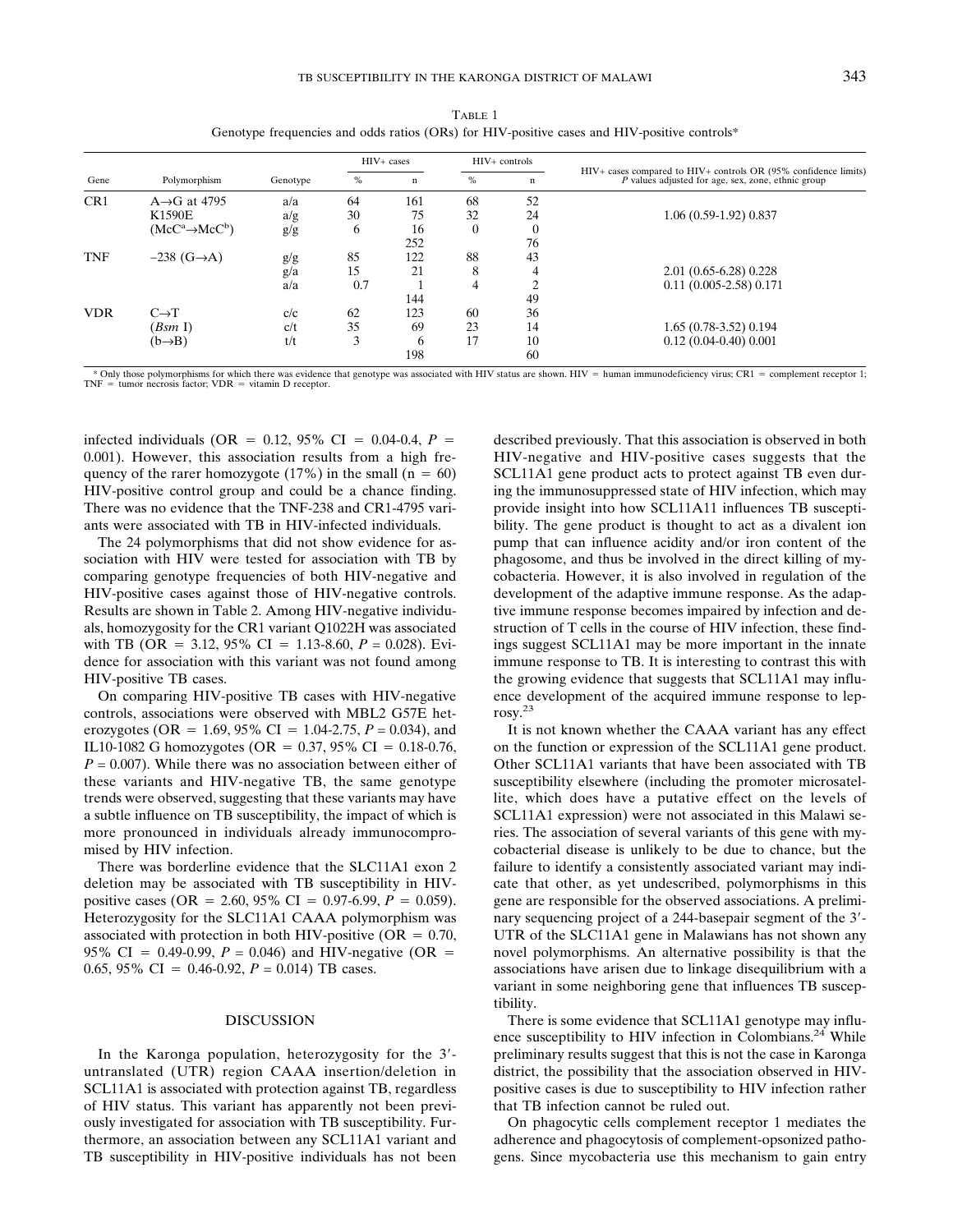TABLE 2 Genotype frequencies for cases and controls and odds ratios (ORs)\*

|                        |                                            |                           | HIV+ cases     |                      | HIV-cases            |                  | HIV-controls   |             | HIV-cases compared<br>to HIV-controls:                       | HIV+ cases compared<br>to HIV-controls:<br>OR (95% confidence |
|------------------------|--------------------------------------------|---------------------------|----------------|----------------------|----------------------|------------------|----------------|-------------|--------------------------------------------------------------|---------------------------------------------------------------|
| Gene                   | Polymorphism                               | Genotype                  | $\%$           | $\mathbf n$          | $\%$                 | $\mathbf n$      | $\%$           | $\mathbf n$ | OR (95% confidence<br>limits) $P$ values                     | limits) $P$ values                                            |
| CCL3 (MIPI- $\alpha$ ) | Promoter microsatellite                    | 331/331                   | 48             | 99                   | 48                   | 70               | 39             | 226         |                                                              |                                                               |
|                        | $(TA)_{n}$ at $-906$                       | 331/327                   | 24             | 50                   | 27                   | 39               | 28             | 162         | $0.69$ $(0.40-1.16)$ $0.156$                                 | $0.74$ $(0.46-1.18)$ $0.204$                                  |
|                        |                                            | 331/333<br>Other          | 18             | 37<br>20             | 15<br>11             | 22<br>16         | 19<br>14       | 113<br>79   | $0.55(0.28-1.03)0.062$<br>$0.65$ $(0.32-1.33)$ $0.242$       | $0.65$ $(0.38-1.09)$ $0.104$<br>$0.67$ $(0.35-1.28)$ $0.224$  |
|                        |                                            |                           | 10             | 206                  |                      | 147              |                | 580         |                                                              |                                                               |
| CR <sub>1</sub>        | $A \rightarrow G$ at 4795                  | a/a                       | 64             | 161                  | 61                   | 119              | 62             | 459         |                                                              |                                                               |
|                        | <b>K1590E</b>                              | a/g                       | 30             | 75                   | 32                   | 63               | 33             | 239         | $0.96$ $(0.65-1.42)$ $0.844$                                 | $0.81$ $(0.56-1.17)$ $0.255$                                  |
|                        | $(McC^a \rightarrow McC^b)$                | g/g                       | 6              | 16                   | 7                    | 13               | 5              | 36          | 1.75 (0.82-3.74) 0.147                                       | 1.23 (0.59-2.56) 0.588                                        |
|                        |                                            |                           |                | 252                  |                      | 195              |                | 734         |                                                              |                                                               |
|                        | $G \rightarrow A$ at 4828                  | g/g                       | 46             | 115                  | 50                   | 97               | 48             | 350         |                                                              |                                                               |
|                        | R1601G                                     | g/a                       | 40<br>14       | 101<br>35            | 38<br>12             | 73<br>24         | 42<br>10       | 306         | $0.91(0.62-1.32)0.609$                                       | 0.96 (0.67-1.38) 0.829<br>1.33 (0.77-2.32) 0.309              |
|                        | $(S11 \rightarrow S12)$                    | a/a                       |                | 251                  |                      | 194              |                | 72<br>728   | 1.48 (0.82-2.66) 0.192                                       |                                                               |
|                        | $A \rightarrow G$ at 4870                  | g/g                       | 80             | 201                  | 78                   | 151              | 79             | 578         |                                                              |                                                               |
|                        | I1615V                                     | g/a                       | 18             | 46                   | 21                   | 41               | 19             | 138         | $1.30(0.84-2.01)0.232$                                       | $0.90(0.58-1.41)0.655$                                        |
|                        |                                            | a/a                       | 1              | 3                    | $\mathbf{1}$         | $\overline{2}$   | 2              | -11         | $1.04$ $(0.20 - 5.23)$ $0.965$                               | $0.53$ (0.10-2.96) 0.470                                      |
|                        |                                            |                           |                | 250                  |                      | 194              |                | 727         |                                                              |                                                               |
|                        | $A \rightarrow G$ at 3650                  | a/a                       | 63             | 32                   | 59                   | 48               | 60             | 107         |                                                              |                                                               |
|                        | H1208R                                     | a/g                       | 33<br>4        | 17<br>$\overline{2}$ | 37<br>5              | 30<br>4          | 33<br>7        | 58<br>12    | 1.12 (0.55-2.28) 0.759<br>1.20 (0.27-5.44) 0.809             | $0.55$ $(0.18-1.65)$ $0.287$<br>0.86 (0.08-9.30) 0.904        |
|                        |                                            | g/g                       |                | 51                   |                      | 82               |                | 177         |                                                              |                                                               |
|                        | $T\rightarrow C$ at 2078                   | t/t                       | 77             | 95                   | 79                   | 96               | 76             | 262         |                                                              |                                                               |
|                        | <b>I684T</b>                               | t/c                       | 13             | 16                   | 13                   | 16               | 15             | 53          | $0.53$ $(0.22 - 1.27)$ $0.155$                               | $0.88$ $(0.36-2.15)$ $0.778$                                  |
|                        |                                            | c/c                       | 10             | 13                   | 7                    | 9                | 9              | 30          | $0.79$ $(0.29-2.15)$ $0.644$                                 | $0.86$ $(0.35-2.13)$ $0.747$                                  |
|                        |                                            |                           |                | 124                  |                      | 121              |                | 345         |                                                              |                                                               |
|                        |                                            | g/g                       | 71             | 164                  | 68                   | 133              | 74             | 496         |                                                              |                                                               |
|                        | $G \rightarrow T$ at 3093<br>Q1022H        | g/t                       | 27<br>2        | 62<br>$\overline{4}$ | 28<br>$\overline{4}$ | 55<br>8          | 24<br>2        | 160         | $1.45(0.97-2.16)0.073$                                       | $1.25(0.83-1.87)0.290$<br>0.99 (0.26-3.76) 0.987              |
|                        |                                            | t/t                       |                | 230                  |                      | 196              |                | 14<br>670   | 3.12 (1.13-8.60) 0.028                                       |                                                               |
|                        |                                            | c/c                       | 73             | 186                  | 72                   | 151              | 74             | 541         |                                                              |                                                               |
|                        | $C \rightarrow G$ at 5507                  | c/g                       | 24             | 62                   | 25                   | 53               | 24             | 177         | 1.14 (0.76-1.68) 0.529                                       | $1.14$ (0.77-1.69) 0.515                                      |
|                        | P1827R                                     | g/g                       | 2              | 6                    | 3                    | $\tau$           | $\overline{c}$ | 14          | 2.32 (0.84-6.37) 0.104                                       | $1.29$ (0.42-3.94) 0.652                                      |
|                        |                                            |                           |                | 254                  |                      | 211              |                | 732         |                                                              |                                                               |
| ICAM1                  | $A \rightarrow T$ at 179 K29M              | a/a                       | 41             | 89                   | 45                   | 94               | 45             | 268         |                                                              |                                                               |
|                        | $(ICAM-1ref\rightarrow$<br>$ICAM-1Kilifi)$ | a/t<br>t/t                | 40<br>19       | 86<br>42             | 37<br>18             | 78<br>37         | 37<br>18       | 222<br>106  | $0.96$ $(0.65-1.42)$ $0.852$<br>$0.97$ $(0.60-1.57)$ $0.915$ | $0.97(0.62 - 1.51)0.890$<br>$0.94$ $(0.55-1.62)$ $0.827$      |
|                        |                                            |                           |                | 217                  |                      | 209              |                | 596         |                                                              |                                                               |
| <b>IFNG</b>            | Intron $1 + 874$                           | a/a                       | 65             | 154                  | 71                   | 151              | 66             | 467         |                                                              |                                                               |
|                        | $T\rightarrow A$                           | a/t                       | 31             | 74                   | 28                   | 60               | 31             | 219         | $0.92$ $(0.63-1.32)$ $0.617$                                 | $0.96(0.66-1.43)0.885$                                        |
|                        |                                            | t/t                       | 4              | 10                   | $\mathbf{1}$         | $\overline{2}$   | $\overline{c}$ | 17          | $0.40$ $(0.08-1.84)$ $0.233$                                 | $0.67$ $(0.58-4.06)$ $0.386$                                  |
|                        |                                            |                           |                | 238                  |                      | 213              |                | 703         |                                                              |                                                               |
| IL10                   | $-592$                                     | c/c                       | 38             | 94                   | 40                   | 85               | 42             | 297         |                                                              |                                                               |
|                        |                                            | c/a<br>a/a                | 49<br>13       | 120<br>32            | 47<br>13             | 98<br>27         | 43<br>15       | 301<br>107  | $1.02$ (0.70-1.49) 0.905<br>$0.91$ $(0.53-1.57)$ $0.745$     | 1.23 (0.85-1.80) 0.274<br>$0.92$ $(0.54-1.57)$ $0.758$        |
|                        |                                            |                           |                | 246                  |                      | 210              |                | 705         |                                                              |                                                               |
|                        | $-819$                                     | c/c                       | 38             | 93                   | 40                   | 85               | 41             | 287         |                                                              |                                                               |
|                        |                                            | c/t                       | 49             | 122                  | 47                   | 98               | 43             | 303         | 0.98 (0.68-1.43) 0.922                                       | 1.13 (0.78-1.65) 0.513                                        |
|                        |                                            | t/t                       | 13             | 32                   | 13                   | 27               | 15             | 108         | $0.87$ $(0.51-1.51)$ $0.628$                                 | $0.86$ $(0.51-1.48)$ $0.593$                                  |
|                        |                                            |                           |                | 247                  |                      | 210              |                | 698         |                                                              |                                                               |
|                        | $-1082$                                    | a/a                       | 47             | 73                   | 41                   | 69               | 38             | 203         | 1.16 (0.76-1.76) 0.497                                       |                                                               |
|                        |                                            | a/g<br>g/g                | 42<br>11       | 65<br>17             | 46<br>13             | 78<br>23         | 46<br>16       | 251<br>87   | $0.83$ $(0.46-1.50)$ $0.538$                                 | $0.55(0.34-0.88)0.013$<br>$0.37$ $(0.18-0.76)$ $0.007$        |
|                        |                                            |                           |                | 155                  |                      | 170              |                | 541         |                                                              |                                                               |
| $LTA$ (TNF $\beta$ )   | 5'UTR microsatellite                       | 101 absent                | 89             | 211                  | 87                   | 172              | 85             | 599         |                                                              |                                                               |
|                        | $(AC/GT)_{n}$ at $-3.5$ kb <sup>+</sup>    | $1011$ copy               | 10             | 24                   | 13                   | 26               | 15             | 105         | $0.89$ $(0.52 - 1.52)$ $0.658$                               | $0.64$ $(0.38-1.07)$ $0.090$                                  |
|                        |                                            | 101 2 copies              | 1              | $\overline{c}$       | $\overline{0}$       | $\boldsymbol{0}$ | 0.4            | 3           |                                                              |                                                               |
|                        |                                            |                           |                | 237                  |                      | 198              |                | 707         |                                                              |                                                               |
|                        |                                            | 103 absent<br>$1031$ copy | 66<br>30       | 156<br>71            | 62<br>34             | 122<br>67        | 62<br>34       | 436<br>241  | $1.04$ (0.74-1.47) 0.827                                     | $0.78$ $(0.55-1.11)$ $0.163$                                  |
|                        |                                            | 103 2 copies              | $\overline{4}$ | 10                   | $\overline{4}$       | 9                | 4              | 30          |                                                              |                                                               |
|                        |                                            |                           |                | 237                  |                      | 198              |                | 707         |                                                              |                                                               |
|                        |                                            | 105 absent                | 47             | 111                  | 52                   | 102              | 54             | 380         |                                                              |                                                               |
|                        |                                            | $1051$ copy               | 43             | 101                  | 40                   | 80               | 39             | 274         | $1.06$ (0.77-1.45) 0.728                                     | $1.12(0.83-1.51)0.444$                                        |
|                        |                                            | 105 2 copies              | 10             | 25                   | 8                    | 16               | 7              | 53          |                                                              |                                                               |
|                        |                                            |                           |                | 237                  |                      | 198              |                | 707         |                                                              |                                                               |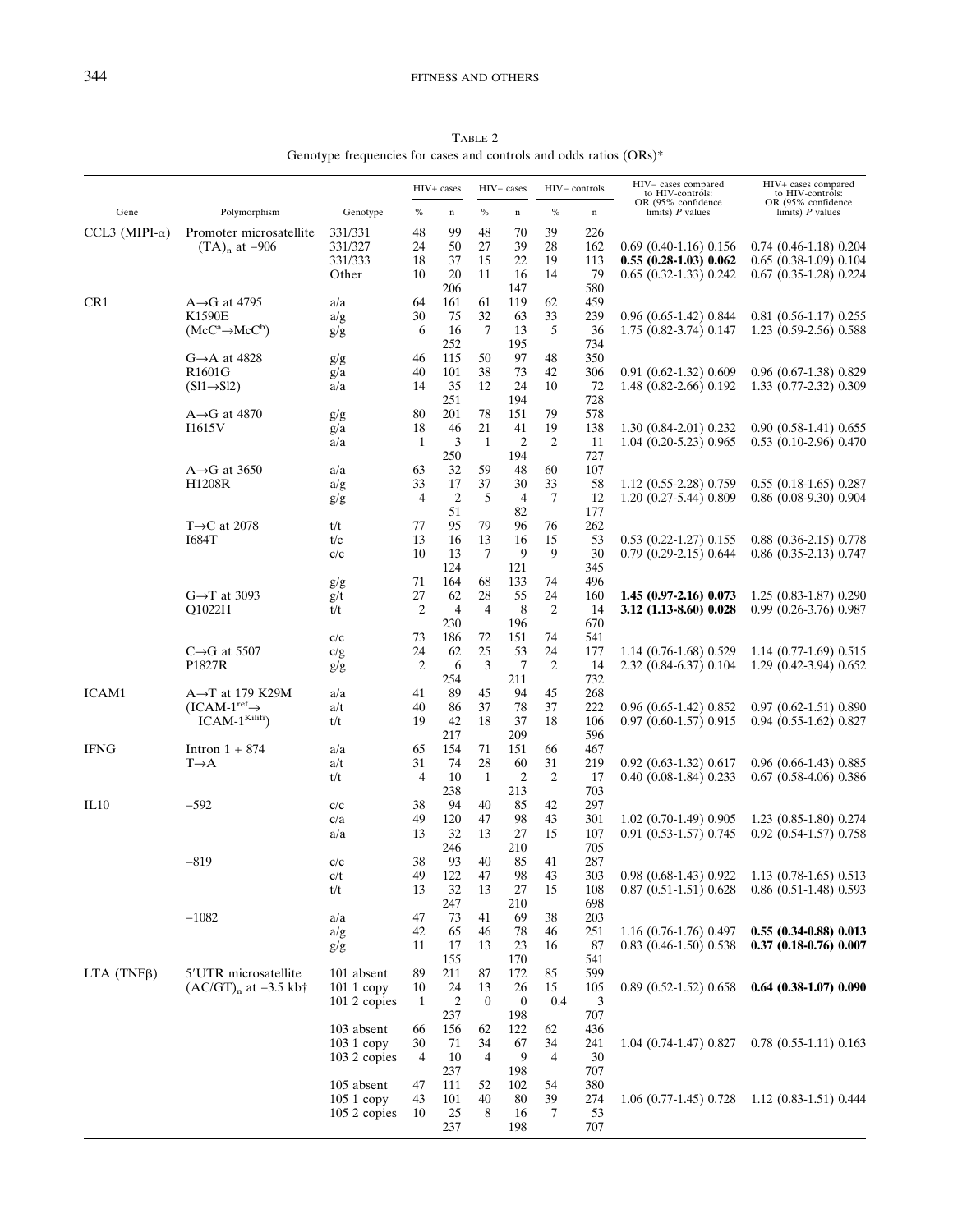TABLE 2 Continued

|                     |                                  |                          | HIV+ cases       |                         | HIV-cases      |                       | HIV-controls   |                     | HIV-cases compared<br>to HIV-controls:                 | HIV+ cases compared<br>to HIV-controls:  |
|---------------------|----------------------------------|--------------------------|------------------|-------------------------|----------------|-----------------------|----------------|---------------------|--------------------------------------------------------|------------------------------------------|
| Gene                | Polymorphism                     | Genotype                 | $\%$             | $\mathbf n$             | $\%$           | $\mathbf n$           | $\%$           | $\mathbf n$         | OR (95% confidence<br>limits) $P$ values               | OR (95% confidence<br>limits) $P$ values |
|                     |                                  | 111 absent               | 94               | 223                     | 95             | 188                   | 94             | 668                 |                                                        |                                          |
|                     |                                  | $1111$ copy              | 6                | 14                      | 5              | 10                    | 6              | 39                  | 1.26 (0.55-2.85) 0.583                                 | $0.86$ $(0.41-1.78)$ $0.677$             |
|                     |                                  | 111 2 copies             | $\boldsymbol{0}$ | $\boldsymbol{0}$        | $\overline{0}$ | $\mathbf{0}$          | $\mathbf{0}$   | $\boldsymbol{0}$    |                                                        |                                          |
| MBL2 (MBP,          | $G \rightarrow A$ at 239         | g/g                      | 62               | 237<br>95               | 65             | 198<br>110            | 66             | 707<br>362          |                                                        |                                          |
| MBL)                | G57E                             | g/a                      | 34               | 53                      | 31             | 52                    | 29             | 160                 | $1.16$ (0.74-1.80) 0.522                               | $1.69$ $(1.04-2.75)$ $0.034$             |
|                     | (C variant)                      | a/a                      | 4                | 6                       | $\overline{4}$ | 6                     | 5              | 24                  | 0.89 (0.31-2.52) 0.823                                 | 1.07 (0.33-3.50) 0.908                   |
|                     |                                  |                          |                  | 154                     |                | 168                   |                | 546                 |                                                        |                                          |
| SLC11A1<br>(NRAMP1) | Promoter<br>microsatellite (GT)n | 199/199<br>199/201       | 62<br>30         | 163<br>79               | 62<br>31       | 145<br>71             | 60<br>34       | 469<br>266          | $0.88$ $(0.62-1.25)$ $0.481$                           | $0.75$ $(0.52-1.08)$ $0.123$             |
|                     | $(199)$ = allele 3,              | 201/201                  | 6                | 15                      | 3              | 7                     | 4              | 32                  | $0.71$ $(0.28-1.78)$ $0.463$                           | $1.11$ $(0.51-2.40)$ $0.796$             |
|                     | $201 =$ allele 2)                | Other                    | 2                | $\overline{4}$          | 4              | 9                     | $\mathbf{1}$   | 11                  |                                                        |                                          |
|                     |                                  |                          |                  | 261                     |                | 232                   |                | 778                 |                                                        |                                          |
|                     | TGTG ins/del                     | ins/ins                  | 58               | 126                     | 51             | 112                   | 50             | 353                 |                                                        |                                          |
|                     |                                  | ins/del                  | 34               | 74                      | 42             | 91                    | 40             | 287                 | $1.01$ $(0.71-1.42)$ $0.970$                           | $0.72$ (0.49-1.07) 0.108                 |
|                     |                                  | del/del                  | 8                | 17<br>217               | 7              | 15<br>218             | 10             | 69<br>709           | $0.68$ $(0.34-1.37)$ $0.282$                           | $0.62$ $(0.32-1.18)$ $0.147$             |
|                     | CAAA ins/del                     | del/del                  | 50               | 129                     | 49             | 117                   | 42             | 317                 |                                                        |                                          |
|                     |                                  | ins/del                  | 40               | 103                     | 38             | 90                    | 48             | 367                 | $0.65(0.46-0.92)0.014$                                 | $0.70(0.49-0.99)0.046$                   |
|                     |                                  | ins/ins                  | 10               | 27                      | 13             | 32                    | 10             | 78                  | 1.11 (0.64-1.91) 0.719                                 | 1.01 (0.57-1.79) 0.971                   |
|                     |                                  |                          |                  | 259                     |                | 239                   |                | 762                 |                                                        |                                          |
|                     | Exon 29 bp del                   | ins/ins                  | 93               | 152                     | 93             | 155                   | 94             | 493                 |                                                        |                                          |
|                     |                                  | Deletion<br>present      | 7                | -11                     | 7              | 11                    | 6              | 32                  | $0.88$ $(0.38-2.02)$ $0.757$                           | 2.60 (0.97-6.99) 0.059                   |
|                     |                                  |                          |                  | 163                     |                | 166                   |                | 525                 |                                                        |                                          |
| TLR <sub>2</sub>    | Intron 2 microsat‡               | 216 absent               | 86               | 215                     | 89             | 192                   | 89             | 658                 |                                                        |                                          |
|                     |                                  | $2161$ copy              | 14               | 34                      | 10             | 21                    | 11             | 83                  | 1.29 (0.72-2.32) 0.393                                 | 1.40 (0.84-2.36) 0.201                   |
|                     |                                  | 216 2 copies             | $\boldsymbol{0}$ | $\mathbf{0}$            | 1              | $\overline{2}$        | 0.1            | $\mathbf{1}$        |                                                        |                                          |
|                     |                                  |                          |                  | 249                     |                | 215                   |                | 742                 |                                                        |                                          |
|                     |                                  | 222 absent<br>222 1 copy | 77<br>21         | 191<br>52               | 75<br>23       | 162<br>49             | 74<br>25       | 550<br>182          | $0.94$ $(0.63-1.40)$ $0.763$                           | $1.04$ (0.70-1.53) 0.863                 |
|                     |                                  | 222 2 copies             | $\overline{2}$   | 6                       | 2              | $\overline{4}$        | $\mathbf{1}$   | 10                  |                                                        |                                          |
|                     |                                  |                          |                  | 249                     |                | 215                   |                | 742                 |                                                        |                                          |
|                     |                                  | 224 absent               | 43               | 106                     | 42             | 90                    | 41             | 304                 |                                                        |                                          |
|                     |                                  | $2241$ copy              | 43               | 107                     | 43             | 93                    | 48             | 358                 | $1.02$ (0.76-1.37) 0.908                               | $1.19(0.89-1.59)0.251$                   |
|                     |                                  | 224 2 copies             | 14               | 36                      | 15             | 32                    | 11             | 80                  |                                                        |                                          |
|                     |                                  | 226 absent               | 79               | 249<br>196              | 76             | 215<br>164            | 77             | 742<br>569          |                                                        |                                          |
|                     |                                  | 226 1 copy               | 18               | 46                      | 23             | 49                    | 22             | 166                 | $0.96$ $(0.64-1.44)$ $0.841$                           | $1.15(0.76-1.72)0.507$                   |
|                     |                                  | 226 2 copies             | 3                | 7                       | 1              | $\overline{c}$        | 1              | 7                   |                                                        |                                          |
|                     |                                  |                          |                  | 249                     |                | 215                   |                | 742                 |                                                        |                                          |
| TLR4                | Exon 4                           | a/a                      | 93               | 112                     | 90             | 146                   | 91             | 389                 |                                                        |                                          |
|                     | $A \rightarrow G$ at 896         | g/a                      | 7                | 8                       | 10             | 16                    | 9              | 38                  | $1.16$ $(0.58-2.31)$ $0.677$                           | $0.98$ $(0.32-3.02)$ $0.976$             |
|                     | D299G                            | g/g                      | $\overline{0}$   | $\boldsymbol{0}$<br>120 | $\theta$       | $\mathbf{0}$<br>162   | $\overline{0}$ | $\mathbf{0}$<br>427 |                                                        |                                          |
| <b>TNF</b>          | $-238$                           | g/g                      | 85               | 122                     | 90             | 162                   | 87             | 464                 |                                                        |                                          |
|                     |                                  | g/a                      | 15               | 21                      | 10             | 19                    | 13             | 69                  | $0.82$ (0.45-1.49) 0.515                               | 1.37 (0.68-2.73) 0.378                   |
|                     |                                  | a/a                      | 0.7              | $\mathbf{1}$            | $\bf{0}$       | $\boldsymbol{0}$      | $\bf{0}$       | $\boldsymbol{0}$    |                                                        |                                          |
|                     |                                  |                          |                  | 144                     |                | 181                   |                | 533                 |                                                        |                                          |
|                     | $-308$                           | g/g                      | 82               | 97                      | 82             | 132                   | 83             | 344                 |                                                        |                                          |
|                     |                                  | g/a                      | 18               | 21<br>$\boldsymbol{0}$  | 17             | 27                    | 17<br>0.2      | 71<br>$\mathbf{1}$  | $1.15(0.67-1.99)0.610$                                 | 1.31 (0.59-2.90) 0.511                   |
|                     |                                  | a/a                      | $\boldsymbol{0}$ | 118                     | 1              | $\overline{c}$<br>161 |                | 416                 | 1.65 (0.10-27.78) 0.730                                |                                          |
|                     | $-863$                           | c/c                      | 82               | 98                      | 78             | 129                   | 72             | 301                 |                                                        |                                          |
|                     |                                  | a/c                      | 17               | 20                      | 20             | 33                    | 26             | 109                 | $0.73$ $(0.45-1.19)$ $0.204$                           | $0.59$ $(0.29-1.20)$ $0.145$             |
|                     |                                  | a/a                      | $\mathbf{1}$     | $\mathbf{1}$            | $\overline{2}$ | 3                     | $\overline{c}$ | 7                   | 2.07 (0.37-11.47) 0.407                                | $0.71$ $(0.03-15.69)$ $0.829$            |
|                     |                                  |                          |                  | 119                     |                | 165                   |                | 417                 |                                                        |                                          |
| <b>VDR</b>          | $T\rightarrow C$ 352 silent      | t/t                      | 59               | 132                     | 61             | 129                   | 57             | 384                 |                                                        | $0.94$ $(0.64-1.38)$ $0.747$             |
|                     | $(Taq I, T\rightarrow t)$        | t/c<br>c/c               | 36<br>5          | 82<br>11                | 34<br>5        | 72<br>11              | 36<br>7        | 241<br>47           | $0.82$ $(0.56-1.19)$ $0.285$<br>$0.59(0.29-1.23)0.162$ | $0.80$ $(0.36-1.78)$ $0.583$             |
|                     |                                  |                          |                  | 225                     |                | 212                   |                | 672                 |                                                        |                                          |
|                     | $G \rightarrow T$                | t/t                      | 49               | 97                      | 48             | 70                    | 53             | 287                 |                                                        |                                          |
|                     | $(Apa I, a \rightarrow A)$       | t/g                      | 41               | 82                      | 43             | 63                    | 39             | 210                 | 1.36 (0.88-2.11) 0.169                                 | 1.23 (0.81-1.87) 0.322                   |
|                     |                                  | g/g                      | 10               | 20                      | 9              | 13                    | 8              | 46                  | $0.98$ $(0.44 - 2.20)$ $0.971$                         | 1.10 (0.56-2.18) 0.783                   |
|                     |                                  |                          |                  | 199                     |                | 146                   |                | 543                 |                                                        |                                          |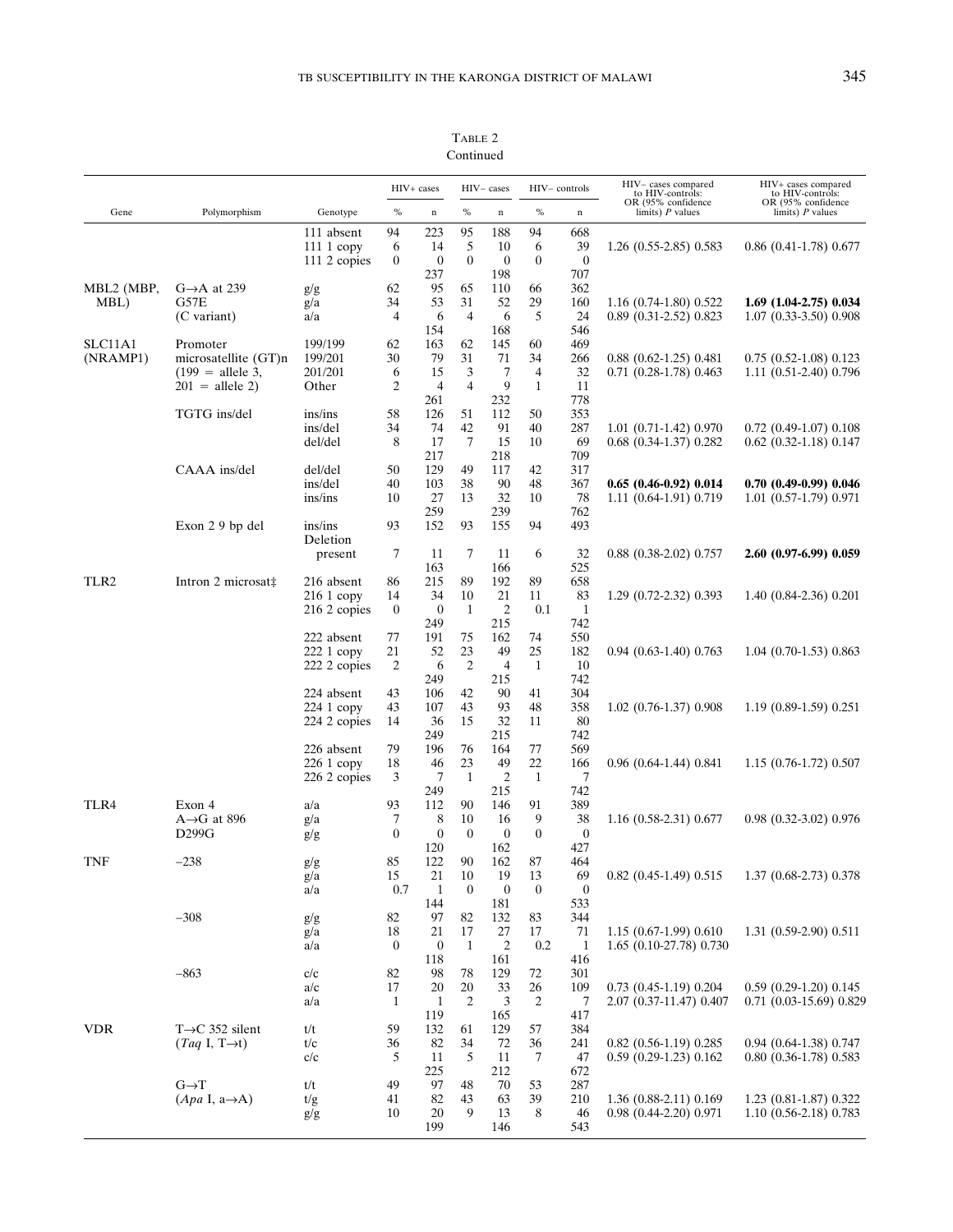| TABLE <sub>2</sub> |
|--------------------|
| Continued          |

| Gene | Polymorphism                  | Genotype | $HIV+ cases$ |             | $HIV - cases$ |     | $HIV-$ controls |     | HIV-cases compared<br>to HIV-controls:    | HIV+ cases compared<br>to HIV-controls:   |
|------|-------------------------------|----------|--------------|-------------|---------------|-----|-----------------|-----|-------------------------------------------|-------------------------------------------|
|      |                               |          | $\%$         | $\mathbf n$ | $\%$          | n   | $\%$            | n   | OR (95% confidence)<br>limits) $P$ values | OR (95% confidence)<br>limits) $P$ values |
|      | $C \rightarrow T$             | c/c      | -62          | 23          | 61            | 89  | 58              | 314 |                                           |                                           |
|      | $(Bsm \, I, b \rightarrow B)$ | c/t      | 35           | 69          | 37            | 54  | 35              | 192 | $1.05(0.67-1.65)0.824$                    | $0.85$ $(0.56-1.28)$ $0.432$              |
|      |                               | t/t      |              |             |               | 4   |                 | 39  | $0.70$ $(0.22 - 2.25)$ $0.546$            | $0.64$ $(0.23-1.77)$ $0.386$              |
|      |                               |          |              | 198         |               | 147 |                 | 545 |                                           |                                           |

Statistically significant or marginally significant associations are shown in **bold.** HIV = human immunodeficiency virus; CCL3 = chemokine (C-C motif) ligand 3; CR1 = complement<br>receptor 1; ICAMI = intercellular adhesion m

D receptor. † Baseline alleles other than 101, 103, 105, and 111. ‡ Baseline alleles other than 216, 222, 224, 226.

into macrophages, it was hypothesized that variants in CR1 may influence susceptibility to TB.17,25,26 Five polymorphisms that encode amino acid substitutions in the extra-membrane portion of the protein and which may affect either ligand binding or CR1 stability were investigated.<sup>17</sup> Homozygosity for Q1022H was associated with TB susceptibility (OR  $=$ 3.12, 95% CI = 1.13-8.60,  $P = 0.028$ ). This variant occurs in a ligand binding domain, close to an aspartic acid residue that is important in C3b binding. It has been suggested that substitution of glutamine to a weakly basic and more hydrophobic histidine residue may alter ligand binding by  $CRI<sup>27</sup>$  If this variant does reduce CR1 binding of C3b, it appears that rather than providing protection by limiting *M. tuberculosis* uptake, it increases TB susceptibility, indicating that uptake via CR1 may invoke protective mechanisms. Lack of an association between Q1022H and TB in HIV-positive individuals suggests that this protective mechanism is inhibited or ablated in immunosuppressed individuals.

Interferon- $\gamma$  is an essential and central regulator of the human response to infection. Homozygosity for the T allele of an intronic single nucleotide polymorphism (SNP) at +874 that may influence IFN- $\gamma$  production is associated with susceptibility to TB in Sicilians and in South Africans.14–16 This SNP was not associated with TB susceptibility in Malawi. This could be because the lower allele frequency in Malawi (20% compared with 50%) reduces the power to detect such an association, or because the TB association is due to another polymorphism that is in linkage disequilibrium (LD) with the +874 SNP in Sicily but not in Malawi, or because this allele does not affect TB susceptibility in this population. In some populations it appears that the +874 SNP is in complete LD with a microsatellite allele that is associated with increased  $IFN-\gamma$  production. Genotyping of this microsatellite indicates that while there is evidence of strong LD between it and the +874 SNP in Malawi, this is not absolute.

The gene product of MBL2, mannose-binding lectin, binds to mannose groups on a variety of bacteria, resulting in complement activation and opsonophagocytosis. Three polymorphisms in exon 1 influence serum MBL levels. Low serum concentrations of MBL may be associated with recurrent infections in young children, and yet low producing alleles are maintained in all populations, leading to the hypothesis that these variants are maintained by balancing selection.<sup>17</sup> Protection from mycobacterial infection by limiting phagocytotic entry of mycobacteria into host cells has been proposed as a mechanism by which such alleles may be maintained.<sup>17</sup> There is some evidence that such variants may be protective against meningeal TB in Cape Coloureds but no association with protection against pulmonary TB in The Gambia was found.13,28 In Malawi, we found no convincing evidence of association with TB.

Interleukin-10 is a key anti-inflammatory cytokine. Three promoter polymorphisms (-1082, -819, -592) that may influence IL10 levels were investigated for susceptibility to TB.<sup>17</sup> The HIV-positive, but not HIV-negative, Malawians homozygous for the −1082 G allele appeared to be protected against TB. The −1082 SNP lies in a putative transcription factor binding site, but reports on the function of the IL10 promoter variants are contradictory.29 The −1082 G allele has been reported to be associated with reduced IL10 transcription, but haplotypes bearing the G variant are usually associated with increased IL10 levels.30,31 It is unclear how increased IL10 production would provide protection against TB. However, there is some evidence that other, more distal IL10 promoter polymorphisms may be more important in controlling IL10 levels than the proximal polymorphisms investigated here.<sup>32</sup> Furthermore, one haplotype of these distal polymorphisms is reported to be associated with increased IL10 production and is linked to each of the three common proximal haplotypes, perhaps explaining the variable results of studies of the proximal polymorphisms. In light of the observed −1082 G association, an investigation of these distal polymorphisms and the haplotypes that are present in the Malawi population is warranted.

Intracellular adhesion molecule 1 (ICAM1/CD54) mediates both leukocyte-leukocyte and leukocyte-endothelial interactions during an immune response.<sup>33</sup>An apparently deleterious polymorphism, K29M, which reduces binding to leukocyte function associated antigen-1 and fibrinogen, two of the key ligands for ICAM1, has been postulated to be maintained by balancing selection. However, there was no evidence to suggest that this polymorphism influences TB susceptibility in Malawi.33

Vitamin D receptor is the receptor for the active form of vitamin D  $(1\alpha25(OH),D3)$ , which in addition to influencing bone mass, has important immuno-modulatory effects including suppression of cytokine synthesis, immunoglobulin production and lymphocyte proliferation. Epidemiologic evidence suggests vitamin D deficiency is associated with susceptibility to TB. There is evidence that vitamin D impedes growth of *M. tuberculosis* in human macrophage and monocytic cell lines, and it has been suggested that vitamin Dcontaining medications may be useful in treating some forms of leprosy.17,34 Homozygosity for a *Taq* 1 polymorphism (tt)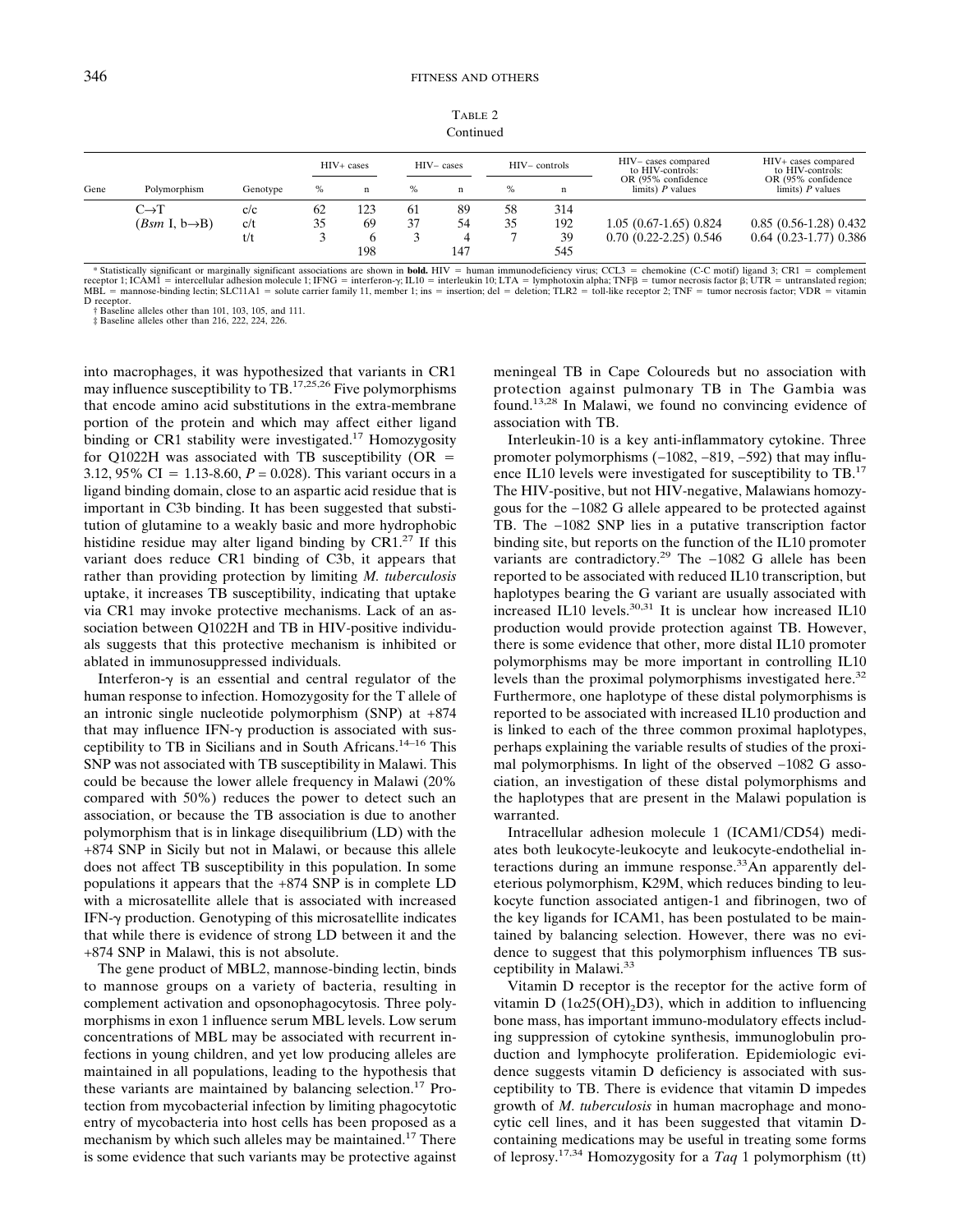in the ligand binding domain of VDR was associated with resistance to TB in The Gambia.<sup>11</sup> Although this genotype was associated with susceptibility to leprosy, there was no evidence that it influences TB susceptibility in Malawians.<sup>17</sup> Failure to replicate the association observed in The Gambia may indicate that VDR does not influence TB susceptibility in Malawi, but it is also possible that the Gambian association was due to linkage disequilibrium between the silent *Taq* 1 SNP in codon 352 and another polymorphism with a functional effect, which does not exhibit the same LD in the Malawi population. Among HIV infected Malawians (Table 1) homozygosity for the intronic VDR polymorphism *Bsm* I (BB) appeared to be protective against TB, but this mainly reflects a high incidence of this genotype in the small sample of HIV-positive controls. Interestingly, the same BB genotype has been associated with rapid HIV disease progression in Spaniards, but association between VDR and HIV susceptibility was not assessed in that study. $35$ 

On recognition of pathogens, mammalian toll-like receptors send signals to activate innate and adaptive immunity. Both TLR2 and TLR4 can mediate cellular activation in response to components of *M. tuberculosis.*<sup>36</sup> An intronic microsatellite that may influence TLR2 expression levels has been identified in intron 2 of the TLR2 gene but no alleles were associated with TB susceptibility in Malawi (Segal S and others, unpublished). A TLR4 polymorphism that results in an amino acid substitution (Arg299Gly) in the receptor's extra-cellular domain, and thus impairs lipolysaccharideinduced signaling, was found not to associate with TB susceptibility in Malawi.17

Tumor necrosis factor is a proinflammatory cytokine with pleiotrophic effects. Its critical role in protection against TB is illustrated by the observation that some patients with inflammatory conditions that have been treated with the anti-TNF drug infliximab develop active TB.37 Several promoter polymorphisms exist that may influence TNF expression and some have been associated with both autoimmune and infectious diseases, although none have been associated with TB susceptibility.17,38–40 Consistent with these findings, no TNF promoter polymorphisms were associated with TB susceptibility in Malawi.

Some limited evidence that an LTA microsatellite allele may be protective against TB in HIV-positive Malawians was found. Like TNF, LTA is located in the HLA class III region, and encodes a cytokine with pleiotrophic immunomodulatory effects. Lymphotoxin alpha appears to be crucial in organizing the granulomatous response that is required for controlling *M. tuberculosis* infection in mice.<sup>41</sup> Recently, two LTA SNPs were shown to be associated with susceptibility to myocardial infarction, and, these SNPs appear to influence the expression and/or function of LTA.<sup>42</sup> It would be of interest to investigate the relationship between the upstream microsatellite and these putative functional polymorphisms. Any investigation of association with TNF and LTA is complicated by the fact that these genes lie in the HLA region and there may be linkage disequilibrium between HLA alleles that influence TB susceptibility. There was some evidence that the TNF-238a allele may be associated with HIV infection in Malawi. Variants in TNF have been associated with HIV progression in some populations, but not with susceptibility.<sup>43</sup>

The chemokine (C-C motif) ligand 3, formerly known as the macrophage inflammatory protein-1, induces activation of

macrophages and proliferation and TH1 differentiation of T cells.44 It belongs to the C-C chemokine family and binds receptors CCR-1, CCR-4, and CCR-5. Expression of CCL3 is induced by *M. tuberculosis* infection of human alveolar macrophages, with avirulent strains inducing greater expression than virulent strains.45 There was borderline evidence that the promoter microsatellite 333 allele might be associated with protection against TB in HIV-negative Malawians. However, the functional effect, if any, of this promoter microsatellite is unknown.

This large-scale investigation of candidate genes has shown that genetic variants in SCLA11A1 appear to influence TB susceptibility in Malawi, as has been found in other populations. Furthermore, this influence may extend to HIVinfected individuals. However, the association in Malawi is with a different variant of SCLA11A1 from that reported in other populations, and the molecular basis of this interpopulation heterogeneity requires further analysis. Previously reported associations between variants of VDR, MBL, and IFNG and TB susceptibility in HIV-negative individuals were not replicated in this Malawian population. An association with a novel candidate gene, CR1, was shown. This is the first study to report analysis of genetic variants that may influence TB susceptibility in individuals immunocompromised by HIV infection, and we found preliminary evidence that both an IL10 promoter variant and the *Bsm* I polymorphism in VDR may influence TB susceptibility in such individuals.

Overall, this extensive analysis highlights two important features of TB genetic susceptibility: the likely existence of important interpopulation differences in relevant susceptibility loci and the potential for identification of false-positive associations by analysis of variants in multiple genes. To address both issues, future studies of polygenic susceptibility will require larger sample sizes than generally studied to date, as well as replication studies, ideally in both the original and in different populations.

Received August 28, 2003. Accepted for publication March 11, 2004.

Acknowledgments: We thank the many field, laboratory, and data management staff of the KPS who have carried out the work in Karonga District since 1979, the people of Karonga District, and the Ministry of Health and Population and the National Health Sciences Research Committee of Malawi for their encouragement of the KPS over many years. We also thank past and present Wellcome Trust Centre for Human Genetics (WTCHG) researchers and collaborators including Peter Zimmerman, Patricia Ramaley, and Graham Cooke for their role in developing the genotyping methods used here, as well as WTCHG core facilities staff, and Christophe Aucan, Kerrie Tosh, and Branwen Hennig for various assistance.

Financial support: This study was supported by the Wellcome Trust. Adrian V. S. Hill is a Wellcome Trust Principal Research Fellow.

Authors' addresses: Jodene Fitness, School of Biological Sciences, Victoria University of Wellington, PO Box 600, Wellington, New Zealand, E-mail: jodene.fitness@vuw.ac.nz. Sian Floyd and Paul E. M. Fine, Department of Tropical Hygiene, London School of Hygiene and Tropical Medicine, Keppel Street, London WC1E 7HT, United Kingdom, E-mails: sian.floyd@lshtm.ac.uk and paul.fine@lshtm.ac.uk. David K. Warndorff, Lifted Sichali, Simon Malema, and Amelia C. Crampin, Karonga Prevention Study, PO Box 46, Chilumba, Karonga District, Malawi. Adrian V. S. Hill, Wellcome Trust Centre for Human Genetics, Roosevelt Drive, Oxford OX3 7BN, United Kingdom, E-mail: adrian.hill@molecularmedicine.oxford.ac.uk.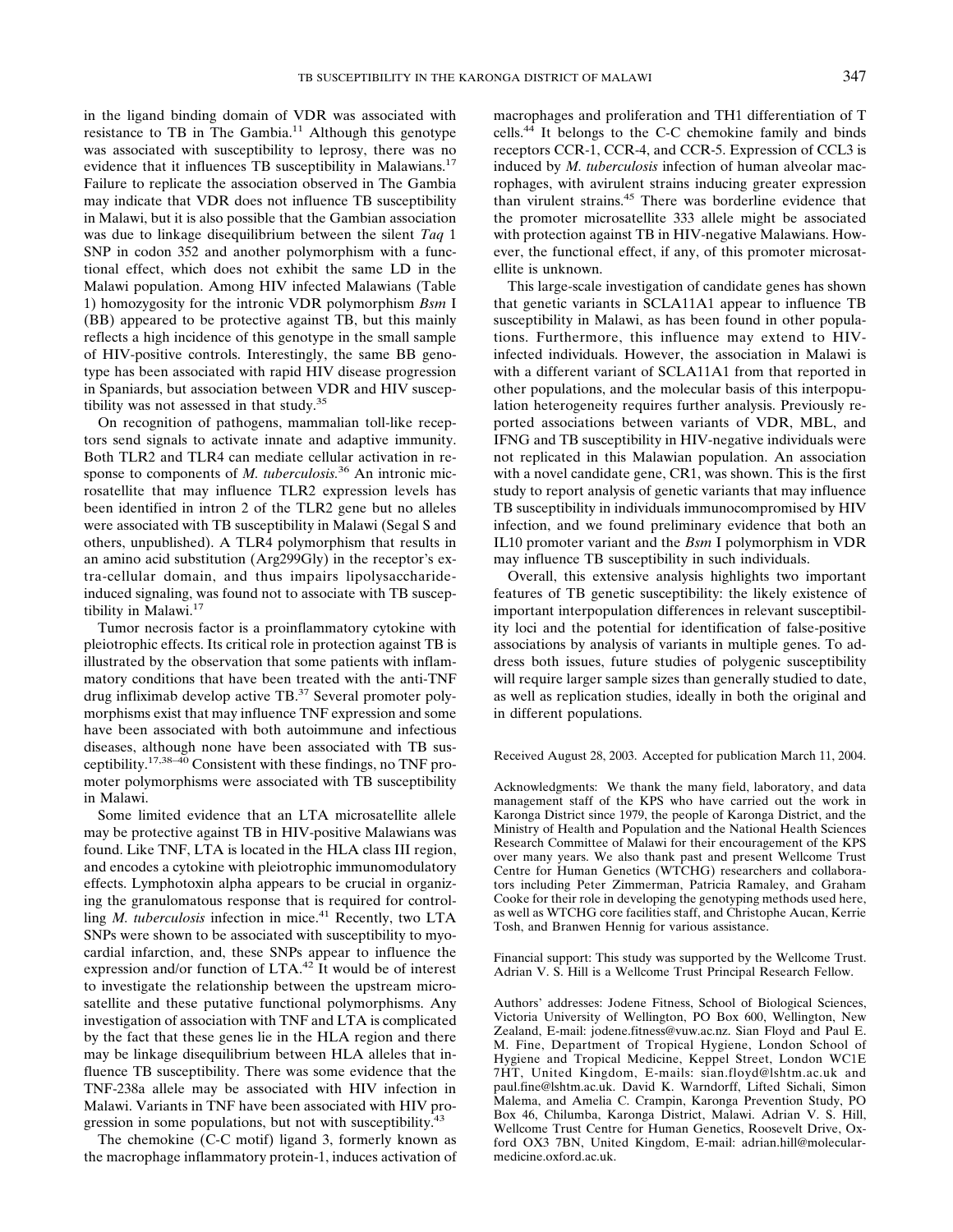#### REFERENCES

- 1. Corbett EL, Watt CJ, Walker N, Maher D, Williams BG, Raviglione MC, Dye C, 2003. The growing burden of tuberculosis: global trends and interactions with the HIV epidemic. *Arch Intern Med 163:* 1009–1021.
- 2. Bloom BR, Small PM, 1998. The evolving relation between humans and *Mycobacterium tuberculosis*. *N Engl J Med 338:* 677– 678.
- 3. Bellamy R, 2003. Interferon-gamma and host susceptibility to tuberculosis. *Am J Respir Crit Care Med 167:* 946–947.
- 4. Marquet S, Schurr E, 2001. Genetics of susceptibility to infectious diseases: tuberculosis and leprosy as examples. *Drug Metab Dispos 29:* 479–483.
- 5. Shaw MA, Collins A, Peacock CS, Miller EN, Black GF, Sibthorpe D, Lins-Lainson Z, Shaw JJ, Ramos F, Silveira F, Blackwell JM, 1997. Evidence that genetic susceptibility to *Mycobacterium tuberculosis* in a Brazilian population is under oligogenic control: linkage study of the candidate genes NRAMP1 and TNFA. *Tuber Lung Dis 78:* 35–45.
- 6. Gao PS, Fujishima S, Mao XQ, Remus N, Kanda M, Enomoto T, Dake Y, Bottini N, Tabuchi M, Hasegawa N, Yamaguchi K, Tiemessen C, Hopkin JM, Shirakawa T, Kishi F, 2000. Genetic variants of NRAMP1 and active tuberculosis in Japanese populations. International Tuberculosis Genetics Team. *Clin Genet 58:* 74–76.
- 7. Bellamy R, Ruwende C, Corrah T, McAdam KP, Whittle HC, Hill AV, 1998. Variations in the NRAMP1 gene and susceptibility to tuberculosis in west Africans. *N Engl J Med 338:* 640–644.
- 8. Ryu S, Park YK, Bai GH, Kim SJ, Park SN, Kang S, 2000. 3'UTR polymorphisms in the NRAMP1 gene are associated with susceptibility to tuberculosis in Koreans. *Int J Tuberc Lung Dis 4:* 577–580.
- 9. Cervino AC, Lakiss S, Sow O, Hill AV, 2000. Allelic association between the NRAMP1 gene and susceptibility to tuberculosis in Guinea-Conakry. *Ann Hum Genet 64:* 507–512.
- 10. Greenwood CM, Fujiwara TM, Boothroyd LJ, Miller MA, Frappier D, Fanning EA, Schurr E, Morgan K, 2000. Linkage of tuberculosis to chromosome 2q35 loci, including NRAMP1, in a large aboriginal Canadian family. *Am J Hum Genet 67:* 405– 416.
- 11. Bellamy R, Ruwende C, Corrah T, McAdam KP, Thursz M, Whittle HC, Hill AV, 1999. Tuberculosis and chronic hepatitis B virus infection in Africans and variation in the vitamin D receptor gene. *J Infect Dis 179:* 721–724.
- 12. Selvaraj P, Narayanan PR, Reetha AM, 1999. Association of functional mutant homozygotes of the mannose binding protein gene with susceptibility to pulmonary tuberculosis in India. *Tuber Lung Dis 79:* 221–227.
- 13. Hoal-Van Helden EG, Epstein J, Victor TC, Hon D, Lewis LA, Beyers N, Zurakowski D, Ezekowitz AB, van Helden PD, 1999. Mannose-binding protein B allele confers protection against tuberculous meningitis. *Pediatr Res 45:* 459–464.
- 14. Pravica V, Perrey C, Stevens A, Lee JH, Hutchinson IV, 2000. A single nucleotide polymorphism in the first intron of the human IFN-gamma gene: absolute correlation with a polymorphic CA microsatellite marker of high IFN-gamma production. *Hum Immunol 61:* 863–866.
- 15. Rossouw M, Nel HJ, Cooke GS, van Helden PD, Hoal EG, 2003. Association between tuberculosis and a polymorphic NFkappaB binding site in the interferon gamma gene. *Lancet 361:* 1871– 1872.
- 16. Lio D, Marino V, Serauto A, Gioia V, Scola L, Crivello A, Forte GI, Colonna-Romano G, Candore G, Caruso C, 2002. Genotype frequencies of the +874T→A single nucleotide polymorphism in the first intron of the interferon-gamma gene in a sample of Sicilian patients affected by tuberculosis. *Eur J Immunogenet 29:* 371–374.
- 17. Fitness J, Floyd S, Warndorff DK, Sichali L, Mwaungulu L, Crampin AC, Fine PEM, Hill AVS, 2004. Large-scale candidate gene study of leprosy susceptibility in the Karonga District of northern Malawi. *Am J Trop Med Hyg 71:* 330–340.
- 18. Kang TJ, Chae GT, 2001. Detection of Toll-like receptor 2

(TLR2) mutation in the lepromatous leprosy patients. *FEMS Immunol Med Microbiol 31:* 53–58.

- 19. Glynn JR, Jenkins PA, Fine PE, Ponnighaus JM, Sterne JA, Mkandwire PK, Nyasulu S, Bliss L, Warndorff DK, 1995. Patterns of initial and acquired antituberculosis drug resistance in Karonga District, Malawi. *Lancet 345:* 907–910.
- 20. Ponninghaus JM, Fine PE, Bliss L, Sliney IJ, Bradley DJ, Rees RJ, 1987. The Lepra Evaluation Project (LEP), an epidemiological study of leprosy in Northern Malawi. I. Methods. *Lepr Rev 58:* 359–375.
- 21. Crampin AC, Mwinuka V, Malema SS, Glynn JR, Fine PE, 2001. Field-based random sampling without a sampling frame: control selection for a case-control study in rural Africa. *Trans R Soc Trop Med Hyg 95:* 481–483.
- 22. Glynn JR, Warndorff DK, Malema SS, Mwinuka V, Ponnighaus JM, Crampin AC, Fine PE, 2000. Tuberculosis: associations with HIV and socioeconomic status in rural Malawi. *Trans R Soc Trop Med Hyg 94:* 500–503.
- 23. Fitness J, Tosh K, Hill AV, 2002. Genetics of susceptibility to leprosy. *Genes Immun 3:* 441–453.
- 24. Marquet S, Sanchez FO, Arias M, Rodriguez J, Paris SC, Skamene E, Schurr E, Garcia LF, 1999. Variants of the human NRAMP1 gene and altered human immunodeficiency virus infection susceptibility. *J Infect Dis 180:* 1521–1525.
- 25. Schlesinger LS, Horwitz MA, 1990. Phagocytosis of leprosy bacilli is mediated by complement receptors CR1 and CR3 on human monocytes and complement component C3 in serum. *J Clin Invest 85:* 1304–1314.
- 26. Hirsch CS, Ellner JJ, Russell DG, Rich EA, 1994. Complement receptor-mediated uptake and tumor necrosis factor-alphamediated growth inhibition of *Mycobacterium tuberculosis* by human alveolar macrophages. *J Immunol 152:* 743–753.
- 27. Xiang L, Rundles JR, Hamilton DR, Wilson JG, 1999. Quantitative alleles of CR1: coding sequence analysis and comparison of haplotypes in two ethnic groups. *J Immunol 163:* 4939–4945.
- 28. Bellamy R, Ruwende C, McAdam KP, Thursz M, Sumiya M, Summerfield J, Gilbert SC, Corrah T, Kwiatkowski D, Whittle HC, Hill AV, 1998. Mannose binding protein deficiency is not associated with malaria, hepatitis B carriage nor tuberculosis in Africans. *QJM 91:* 13–18.
- 29. Kube D, Platzer C, von Knethen A, Straub H, Bohlen H, Hafner M, Tesch H, 1995. Isolation of the human interleukin 10 promoter. Characterization of the promoter activity in Burkitt's lymphoma cell lines. *Cytokine 7:* 1–7.
- 30. Rees LE, Wood NA, Gillespie KM, Lai KN, Gaston K, Mathieson PW, 2002. The interleukin-10-1082 G/A polymorphism: allele frequency in different populations and functional significance. *Cell Mol Life Sci 59:* 560–569.
- 31. Crawley E, Kay R, Sillibourne J, Patel P, Hutchinson I, Woo P, 1999. Polymorphic haplotypes of the interleukin-105' flanking region determine variable interleukin-10 transcription and are associated with particular phenotypes of juvenile rheumatoid arthritis. *Arthritis Rheum 42:* 1101–1108.
- 32. Gibson AW, Edberg JC, Wu J, Westendorp RG, Huizinga TW, Kimberly RP, 2001. Novel single nucleotide polymorphisms in the distal IL-10 promoter affect IL-10 production and enhance the risk of systemic lupus erythematosus. *J Immunol 166:* 3915–3922.
- 33. Fernandez-Reyes D, Craig AG, Kyes SA, Peshu N, Snow RW, Berendt AR, Marsh K, Newbold CI, 1997. A high frequency African coding polymorphism in the N-terminal domain of ICAM-1 predisposing to cerebral malaria in Kenya. *Hum Mol Genet 6:* 1357–1360.
- 34. Rook GA, Steele J, Fraher L, Barker S, Karmali R, O'Riordan J, Stanford J, 1986. Vitamin D3, gamma interferon, and control of proliferation of *Mycobacterium tuberculosis* by human monocytes. *Immunology 57:* 159–163.
- 35. Barber Y, Rubio C, Fernandez E, Rubio M, Fibla J, 2001. Host genetic background at CCR5 chemokine receptor and vitamin D receptor loci and human immunodeficiency virus (HIV) type 1 disease progression among HIV-seropositive injection drug users. *J Infect Dis 184:* 1279–1288.
- 36. Means TK, Wang S, Lien E, Yoshimura A, Golenbock DT, Fenton MJ, 1999. Human toll-like receptors mediate cellular acti-